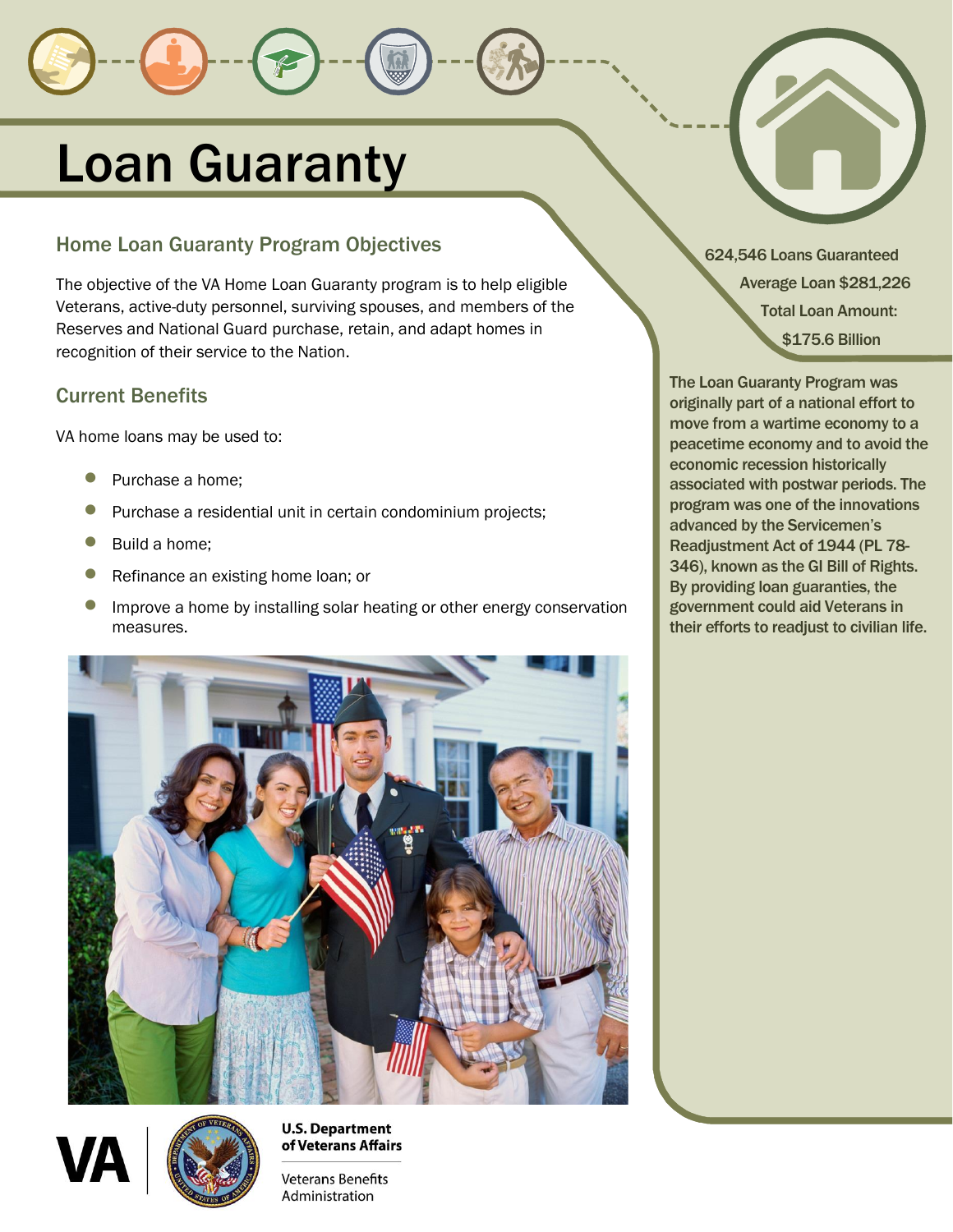# <span id="page-1-0"></span>**Table of Contents**

| LoanGuaranty-                                                                                                                                                                                                                  | -18              |
|--------------------------------------------------------------------------------------------------------------------------------------------------------------------------------------------------------------------------------|------------------|
| 3                                                                                                                                                                                                                              |                  |
| <b>Home Loan Guaranty Program</b>                                                                                                                                                                                              |                  |
|                                                                                                                                                                                                                                | -18              |
| 3                                                                                                                                                                                                                              |                  |
| Current                                                                                                                                                                                                                        |                  |
|                                                                                                                                                                                                                                | $\frac{1}{2}$ 18 |
| 3                                                                                                                                                                                                                              |                  |
|                                                                                                                                                                                                                                |                  |
|                                                                                                                                                                                                                                |                  |
|                                                                                                                                                                                                                                |                  |
| Native American Direct Loan (NADL) Program-<br>5                                                                                                                                                                               |                  |
|                                                                                                                                                                                                                                |                  |
| Quick Reference - Contact the Contract of Contact Contact Contact Contact Contact Contact Contact Contact Contact Contact Contact Contact Contact Contact Contact Contact Contact Contact Contact Contact Contact Contact Cont |                  |
|                                                                                                                                                                                                                                |                  |
|                                                                                                                                                                                                                                |                  |
|                                                                                                                                                                                                                                |                  |
|                                                                                                                                                                                                                                |                  |
|                                                                                                                                                                                                                                |                  |
|                                                                                                                                                                                                                                |                  |
|                                                                                                                                                                                                                                |                  |
|                                                                                                                                                                                                                                |                  |
|                                                                                                                                                                                                                                |                  |
|                                                                                                                                                                                                                                |                  |
|                                                                                                                                                                                                                                |                  |
|                                                                                                                                                                                                                                |                  |
|                                                                                                                                                                                                                                |                  |
|                                                                                                                                                                                                                                |                  |
|                                                                                                                                                                                                                                |                  |
|                                                                                                                                                                                                                                |                  |
|                                                                                                                                                                                                                                |                  |
|                                                                                                                                                                                                                                |                  |
|                                                                                                                                                                                                                                |                  |
|                                                                                                                                                                                                                                |                  |
|                                                                                                                                                                                                                                |                  |
|                                                                                                                                                                                                                                |                  |
|                                                                                                                                                                                                                                |                  |
|                                                                                                                                                                                                                                |                  |
| Appendix - Map of Regional Loan Centers - The Content of the Content of the Appendix - Map of Regional Loan Centers - The Content of the Content of the Content of the Content of the Content of the Content of the Content of |                  |
|                                                                                                                                                                                                                                |                  |
|                                                                                                                                                                                                                                |                  |

#### **Release history**

Version & changes



of Veterans Affairs **Veterans Benefits** Administration

**U.S. Department** 













Home Loan Guaranty - Page 2 of 80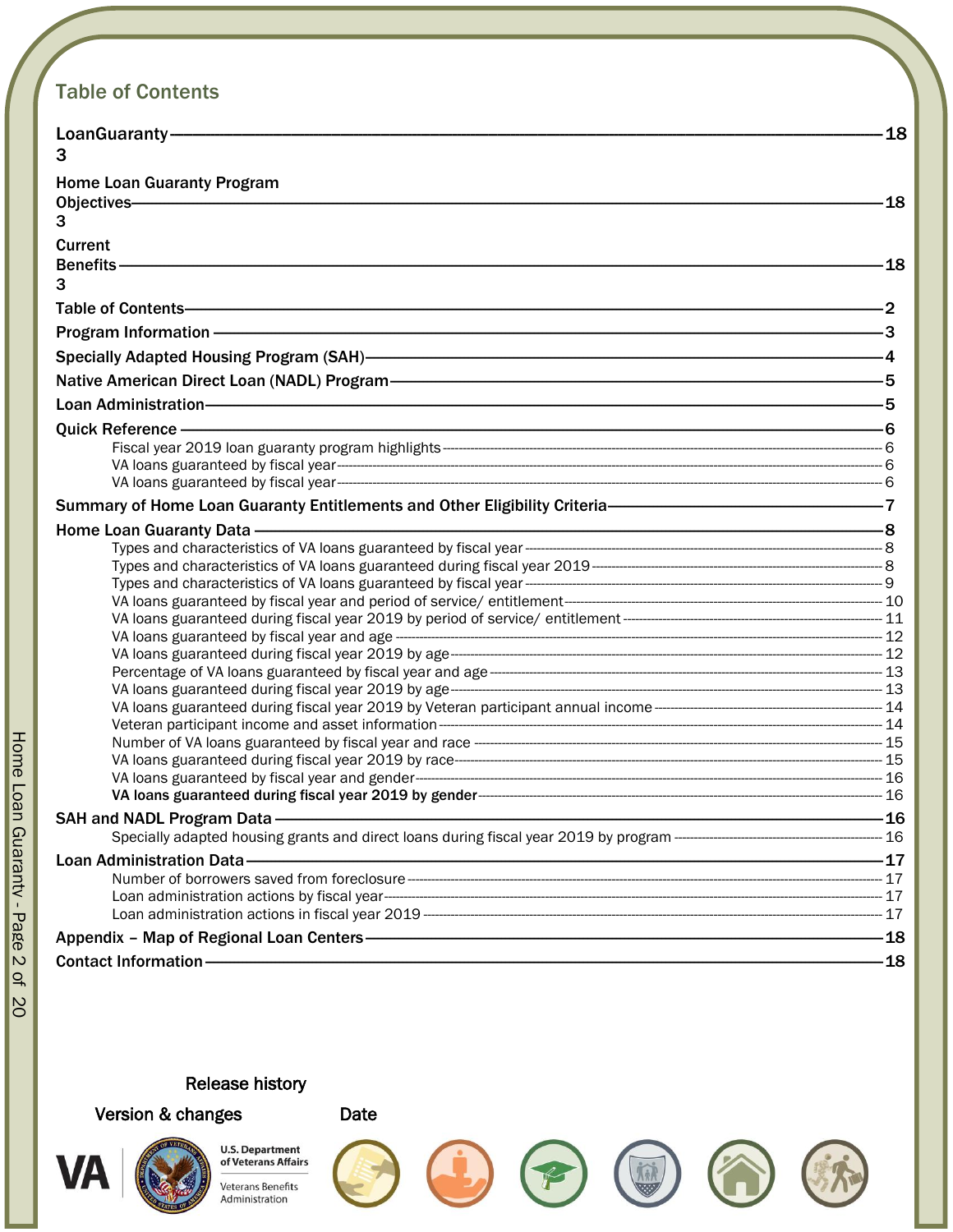Data as of 09/30/201 9















**U.S. Department**<br>of Veterans Affairs



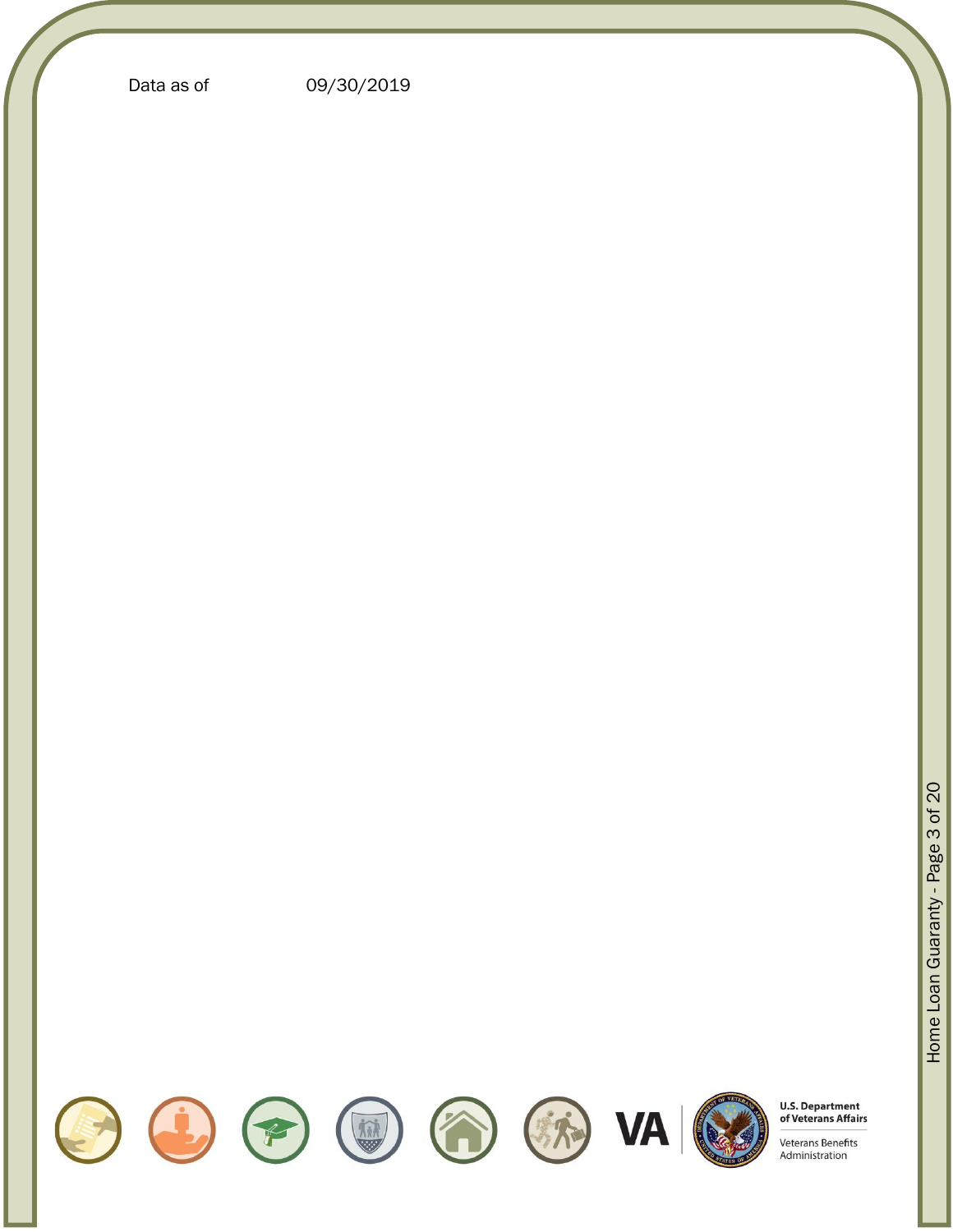# <span id="page-3-0"></span>Program Information

There are two types of guaranteed loans: purchase and refinance. A purchase loan is used to obtain a home. The other loan type is a refinance, and there are two kinds of refinance loans: interest rate reduction and other refinance (i.e., cash-out refinancing). Interest rate reduction is typically the most common reason for refinancing a loan, however in 2019 Cash-Out refinancing was the common reason.

While there is no maximum VA loan amount, secondary market limitations determine how much lenders will loan and therefore create an effective loan limit for VA. These effective loan limits vary by county and are based on the Department of Housing and Urban Development's (HUD) area median prices that are used by Federal Housing Finance Administration (FHFA) to set the Government Sponsored Enterprise (GSE) (Fannie Mae and Freddie Mac) loan limits. The VA county loan limits are adjusted annually each January and are available at [http://www.benefits.va.gov/homeloans/purchaseco\\_loan\\_limits.asp.](http://www.benefits.va.gov/homeloans/purchaseco_loan_limits.asp)

Veterans pay a funding fee ranging from 1.25% to 3.30% of the loan amount (0.5% for interest rate reduction refinancing loans). The funding fee can be included in the loan. Veterans receiving VA disability compensation (or who would be receiving compensation, but for the receipt of retirement pay or active service pay) are exempt from the fee. Also a surviving spouse of a Veteran who died on active service or later from service-connected causes is exempt from paying the fee.

VA will guaranty loans up to 100% of the home value. Additionally, the Honoring Veterans and Caring for Camp Lejeune Families Act of 2012 (Public Law 112-154), further expanded assistance to Veterans and their families. This authority was extended as part of Public Law 113-175, and included the following:

- Established permanent authority to guarantee adjustable-rate and hybrid adjustable-rate mortgages;
- Expanded home loan benefits for certain surviving spouses; and
- Allowed an active-duty Servicemember's dependent child to satisfy the occupancy requirement.



**U.S. Department** of Veterans Affairs eterans Benefits Administration







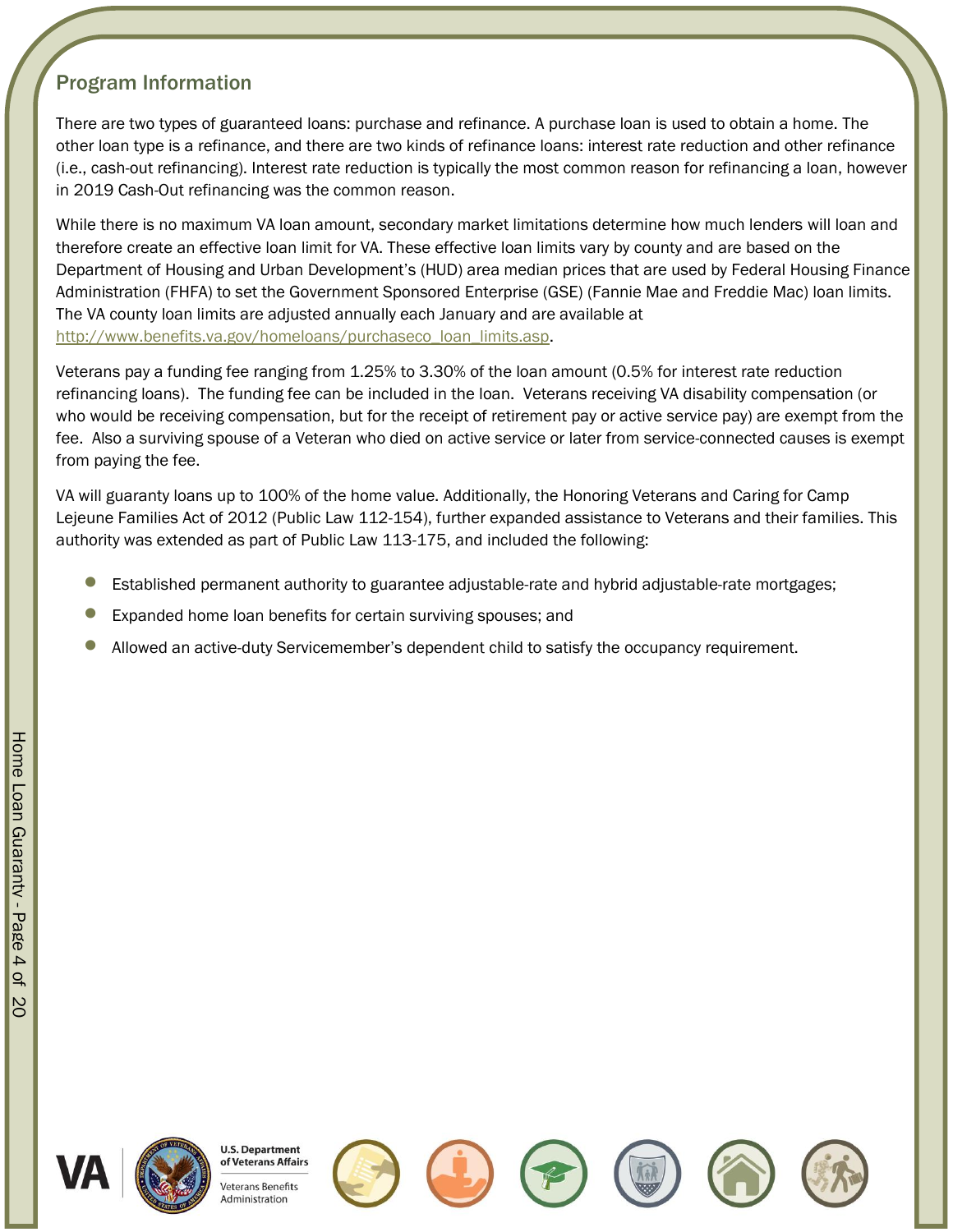# <span id="page-4-0"></span>Specially Adapted Housing Program (SAH)

Severely-disabled Veterans and Servicemembers, primarily those who are wheelchair bound or who have lost the use of both arms at or above the elbow, may be entitled to obtain SAH grants.

Special Housing Adaptation (SHA) grants are also available to disabled individuals who have blindness in both eyes, or have anatomical loss or loss of use of both hands.

These distinctive programs help eligible individuals buy, build, or modify homes specifically adapted for their use. In addition to no time limitation or deadline for applying for either grant benefit, multiple grant uses are available as authorized under Title 38, United States Code (U.S.C.) section 2101(a) or section 2101(b). The Honoring Veterans and Caring for Camp Lejeune Families Act of 2012 (Public Law 112-154) further expanded the SAH benefit. Specifically, section 202 authorized SAH assistance for certain Veterans who served in the Armed Forces on or after September 11, 2001 and are entitled service-connected disability due to the loss or loss of use of one lower extremity, severely affecting the functions of balance or propulsion.

The Veterans Housing Opportunity and Benefits Act of 2008 (PL 110-289), enacted on July 30, 2008, included the following changes:

- Increased the maximum grant amounts;
- Authorized cost indexing on an annual basis on October 1 of each year (beginning in calendar year 2009);
- Established eligibility for housing assistance for individuals with severe burn injuries; and
- Authorized assistance for individuals residing outside the United States who may now, at the Secretary's discretion, use adaptive housing benefits.

These benefits can be used for, but are not limited to:

- Wider doorways and hallways to accommodate wheelchairs;
- Ramps or platform lifts instead of steps; and
- Wheelchair accessible bathrooms.

The Honoring American Veterans and Caring for Camp Lejeune Families Act of 2012 (PL 112-154), enacted October 1, 2012, included the following changes:

- Expanded eligibility for SAH assistance for certain Veterans;
- Expanded eligibility for SHA assistance for Veterans with vision impairment;
- Increased and indexed the temporary residence adaptation (TRA) grant and extended this authorization to provide housing assistance to individuals temporarily residing in a home owned by a family member;
- Authorized additional SAH assistance to Veterans whose homes have been destroyed or damaged by natural disaster; and
- Removed the TRA grant from the aggregate amount of assistance available from the SAH/SHA program.

#### Specially adapted housing data can be found at the bottom of page [16](#page-17-4)















**U.S. Department** of Veterans Affairs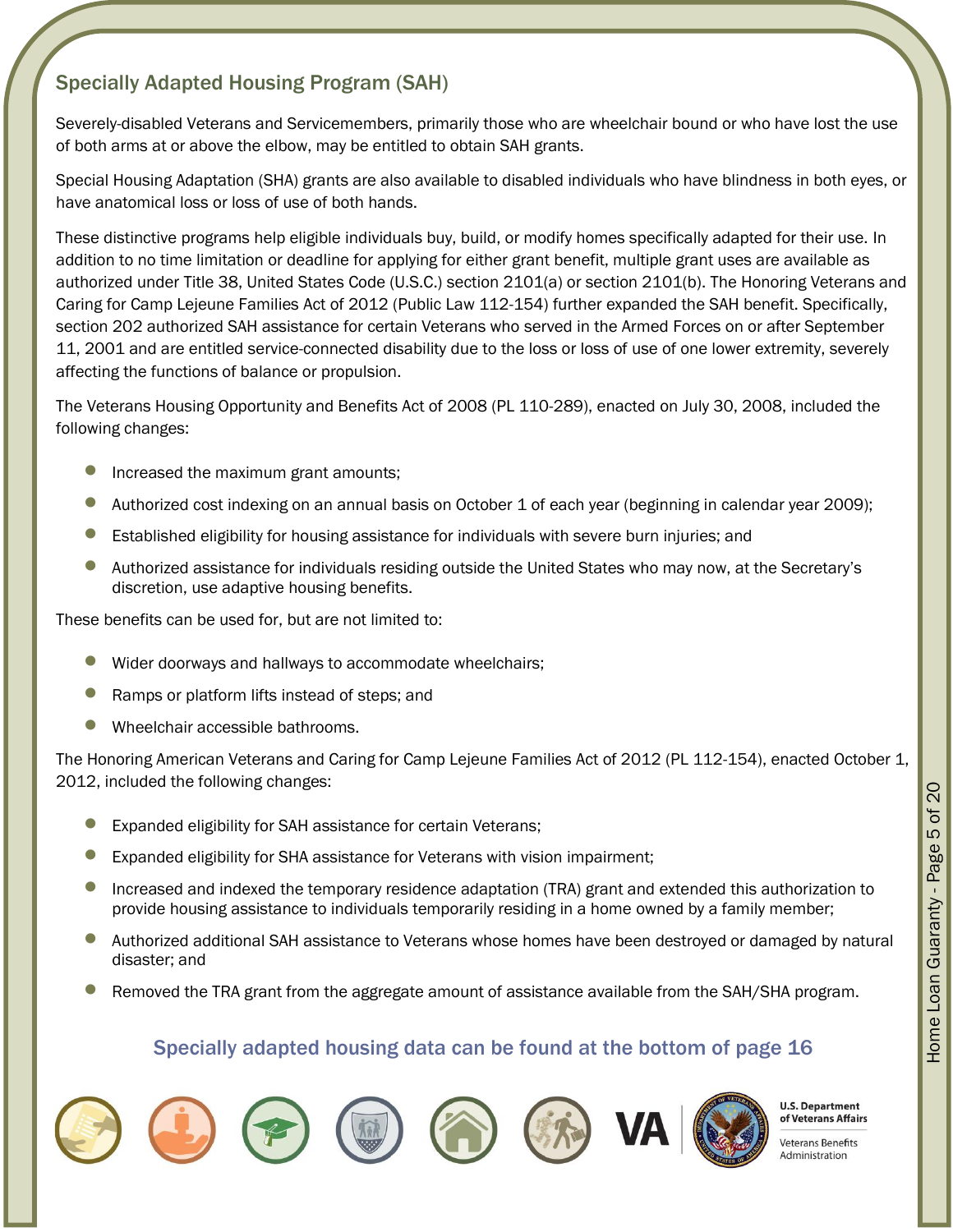# <span id="page-5-0"></span>Native American Direct Loan (NADL) Program

The Native American Veterans Direct Loan Program helps Native American Veterans or Native American non-Veterans finance the purchase of homes on Federal Trust. VA has entered into memorandums of understanding (MOU) with 105 participating Native American tribes and Pacific Islanders. During FY 2019, VA closed 20 loans under this program. Since its inception, VA has made 1,078 loans to Native American Veterans.

In FY 2019, LGY promoted the NADL program in 47 major regional and national outreach events across the United States. LGY entered into 3 MOUs during FY 2019. The NADL program currently has 527 active loans totaling \$64.3 million, and expended over \$5.5 million in loan funding during FY 2019.

### <span id="page-5-1"></span>Loan Administration

The Loan Administration Program helps to ensure that Veterans who have VA-guaranteed loans receive assistance during times of financial hardship. VA provides this assistance through oversight of mortgage loan servicers to ensure they offer options for home retention and alternatives to foreclosure. To ensure every Veteran has the option to retain his/her home, VA made approximately 491,798 attempts to contact delinquent borrowers and mortgage servicers. In FY 2019, VA helped 101,980 borrowers retain homeownership and/or avoid foreclosure. These actions resulted in a \$2.63 billion savings in estimated foreclosure costs to the Government.

For a Veteran or Servicemember who may have obtained a conventional loan, VA can offer general guidance and financial counseling through Loan Technicians in VA's 8 Regional Loan Centers. However, unlike a VA-guaranteed home loan, VA has no legal authority or standing to intervene on the borrower's behalf. VA's toll-free number for all Veterans and Servicemembers to call for home loan assistance is (877) 827-3702.

Loan administration data can be found on page [17](#page-18-0)













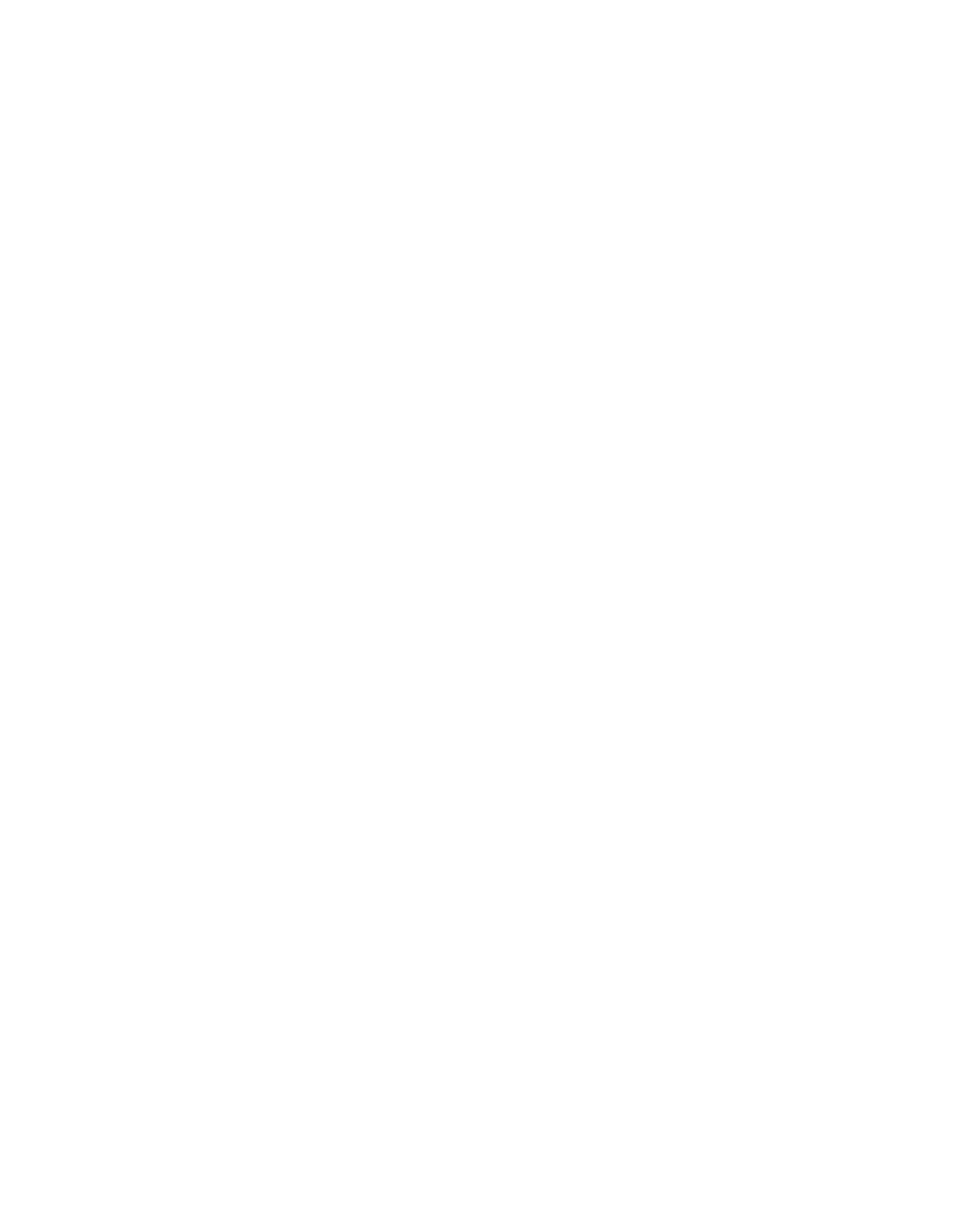<span id="page-7-0"></span>

This quick reference guide highlights information most requested from the Loan Guaranty Service.

In FY 2019, interest rate reduction refinance loans were 15% of the total loan volume. For the same year, all refinanced loans made up 38% of the total loan volume.

## Fiscal year 2019 loan guaranty program highlights

<span id="page-7-1"></span>

| Loans guaranteed              | 624,546           |
|-------------------------------|-------------------|
| Interest rate reduction loans | 94,861            |
| Total loan amount             | \$175,638,600,656 |
| Average amount per loan       | \$281,226         |

## VA loans guaranteed by fiscal year

<span id="page-7-2"></span>

|                               | 2015              | 2016              | 2017              | 2018              | 2019              |
|-------------------------------|-------------------|-------------------|-------------------|-------------------|-------------------|
| <b>Number</b><br>of loans     | 631,142           | 705,474           | 740,389           | 610,513           | 624,546           |
| Total<br>loan<br>amount       | \$153,477,242,762 | \$178,656,669,563 | \$188,699,744,440 | \$161,295,513,770 | \$175,638,600,656 |
| Average<br>loan<br>amount     | \$243,174         | \$253,243         | \$254,866         | \$264,197         | \$281,226         |
| Total<br>guaranty<br>amount   | \$38,606,820,465  | \$44,646,704,530  | \$46,955,375,319  | \$39,939,956,683  | \$43,477,935,388  |
| Average<br>guaranty<br>amount | \$61,170          | \$63,286          | \$63,420          | \$65,420          | \$69,615          |

#### VA loans guaranteed by fiscal year

<span id="page-7-3"></span>



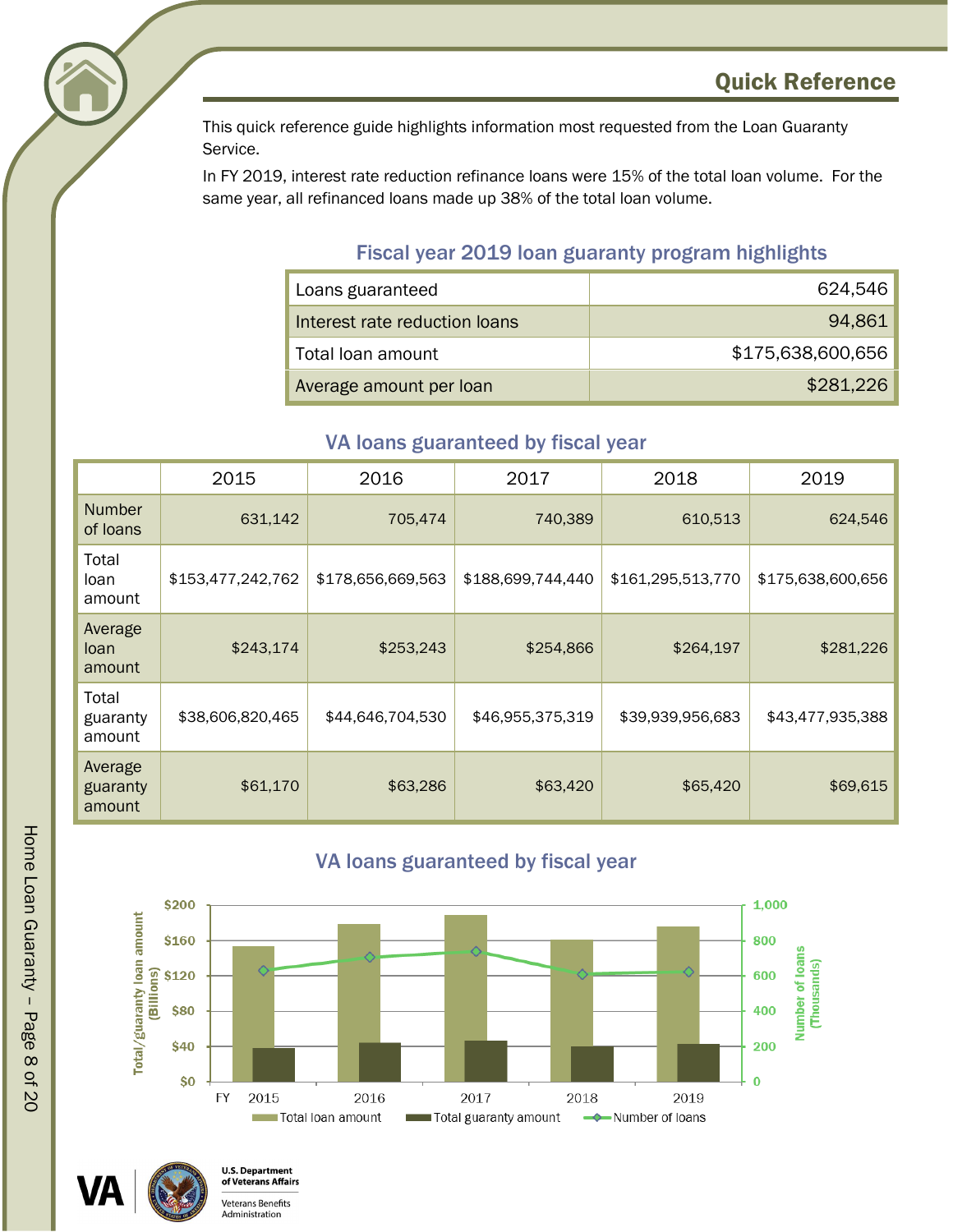# <span id="page-8-0"></span>Summary of Home Loan Guaranty Entitlements and Other Eligibility Criteria

The table below summarizes eligibility criteria for the Loan Guaranty Program. All Veterans must have been discharged or released from active duty under other than dishonorable conditions. If the Veteran served less than the minimum required time period, he or she could be eligible if discharged because of a service-connected disability.

| Period of service or<br>entitlement          | Service<br>dates       | Length of service or other criteria                                                                                                                                                                      |
|----------------------------------------------|------------------------|----------------------------------------------------------------------------------------------------------------------------------------------------------------------------------------------------------|
| World War II                                 | $9/16/40$ -<br>7/25/47 | 90 days                                                                                                                                                                                                  |
| Post-World War II                            | 7/26/47 -<br>6/26/50   | 181 continuous days                                                                                                                                                                                      |
| <b>Korean Conflict</b>                       | $6/27/50 -$<br>1/31/55 | 90 days                                                                                                                                                                                                  |
| Post-Korean Conflict                         | $2/1/55$ -<br>8/4/64   | 181 continuous days                                                                                                                                                                                      |
| Vietnam Era                                  | $8/5/64 -$<br>5/7/75   | 90 days (for Veterans who served within Vietnam, the<br>beginning date is 2/28/1961)                                                                                                                     |
| Specific entitlement<br>for post-Vietnam Era | $5/8/75$ -<br>9/7/80   | 181 continuous days                                                                                                                                                                                      |
| Enlisted                                     | $9/8/80 -$<br>8/1/90   | 2 years                                                                                                                                                                                                  |
| <b>Officers</b>                              | $10/17/81$ -<br>8/1/90 | 2 years                                                                                                                                                                                                  |
| <b>Gulf War Era</b>                          | $8/2/90 -$<br>present  | 2 years or period called to active duty<br>(not less than 90 days)                                                                                                                                       |
| Active duty<br>personnel                     |                        | On active duty, after having served continuously for at<br>least 181 days (90 days for Gulf War Era duty) unless<br>discharged or separated from a previous qualifying period<br>of active duty service. |
| <b>Reservists</b>                            |                        | 6 years                                                                                                                                                                                                  |
| Unmarried surviving<br>spouse                | N/A                    | Married to an eligible Veteran who died as a result of<br>service or service-connected conditions.                                                                                                       |
| Spouse of<br>MIA/ POW                        | N/A                    | Active duty member who is missing in action (MIA) or who<br>is a prisoner of war (POW).                                                                                                                  |
| <b>Restored entitlement</b>                  |                        | Veterans who previously used the home loan benefit, but<br>had entitlement restored because the loan was paid in full<br>and property disposed of.                                                       |





Home Loan Guaranty – Page

9 of 20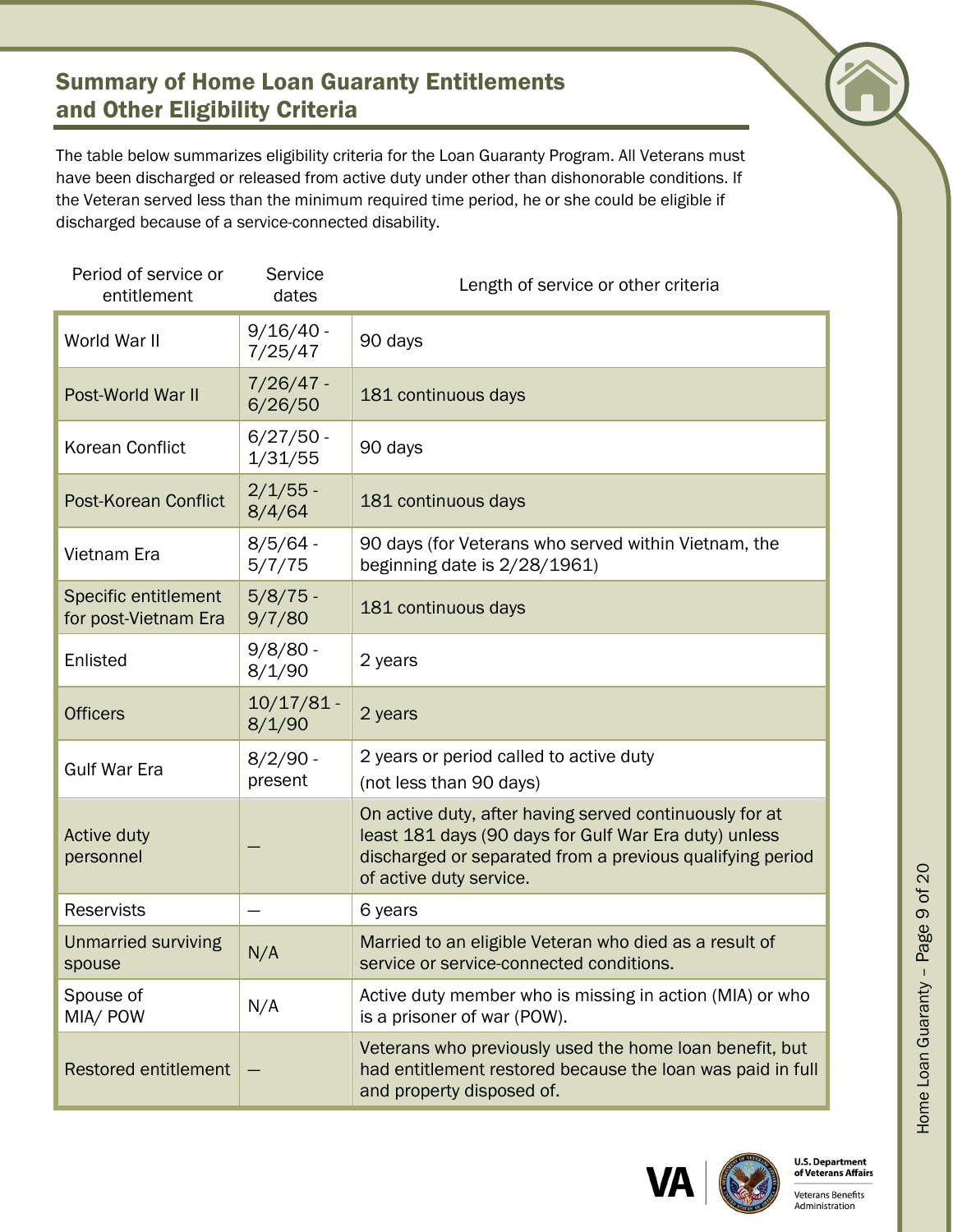# Home Loan Guaranty Data

<span id="page-9-0"></span>

<span id="page-9-1"></span>

| Characteristic/type   | 2015    | 2016         | 2017    | 2018    | 2019                |
|-----------------------|---------|--------------|---------|---------|---------------------|
| First time home buyer | 134,808 | 146,634      | 155,620 | 159,714 | 161,171             |
| Previous home buyer   | 187,307 | 206,368      | 224,817 | 223,401 | 223,326             |
| Without down payment  | 264,057 | 287,884      | 302,815 | 303,337 | 306,879             |
| With down payment     | 58,058  | 65,118       | 77,622  | 79,778  | 77,618              |
|                       |         |              |         |         | Purchase loans only |
| Characterictie/type   | 001E    | $\bigcap$ 16 | 2017    | 2010    | 2010                |

# Types and characteristics of VA loans guaranteed by fiscal year

| Characteristic/type         | 2015    | 2016    | 2017    | 2018    | 2019    |
|-----------------------------|---------|---------|---------|---------|---------|
| Purchase loans              | 322,115 | 353,002 | 380,437 | 383,115 | 384,497 |
| Interest rate reduction     | 194,805 | 215,561 | 190.914 | 67,347  | 94,861  |
| Cash out/ other refinancing | 114,222 | 136,911 | 169,038 | 160,051 | 145,188 |
| Total                       | 631,142 | 705,474 | 740,389 | 610,513 | 624,546 |

# Types and characteristics of VA loans guaranteed during fiscal year 2019

<span id="page-9-2"></span>

| Characteristic/ type  | Number<br>of loans | Total loan amount | Average<br>loan<br>amount | Total guaranty<br>amount | Average<br>guaranty<br>amount |
|-----------------------|--------------------|-------------------|---------------------------|--------------------------|-------------------------------|
| First time home buyer | 161,171            | \$40,041,963,014  | \$248,444                 | \$10,123,735,134         | \$62,814                      |
| Previous home buyer   | 223,326            | \$66,785,602,304  | \$299,050                 | \$16,182,628,192         | \$72,462                      |
| Without down payment  | 306,879            | \$79,857,533,367  | \$260,225                 | \$20,112,568,753         | \$65,539                      |
| With down payment     | 77,618             | \$26,970,031,951  | \$347,471                 | \$6,193,794,573          | \$79,798                      |

Purchase loans only

| Characteristic/ type            | <b>Number</b><br>of loans | Total loan amount | Average<br>loan<br>amount | <b>Total guaranty</b><br>amount | Average<br>guaranty<br>amount |
|---------------------------------|---------------------------|-------------------|---------------------------|---------------------------------|-------------------------------|
| Purchase Ioans                  | 384,497                   | \$106,827,565,318 | \$277,837                 | \$26,306,363,326                | \$68,418                      |
| Interest rate reduction         | 94,861                    | \$29,501,742,230  | \$311,000                 | \$7,419,875,674                 | \$78,218                      |
| Cash out /<br>other refinancing | 145,188                   | \$39,309,293,108  | \$270,748                 | \$9,751,696,388                 | \$67,166                      |
| Total                           | 624,546                   | \$175,638,600,656 | \$281,226                 | \$43,477,935,388                | \$69,615                      |



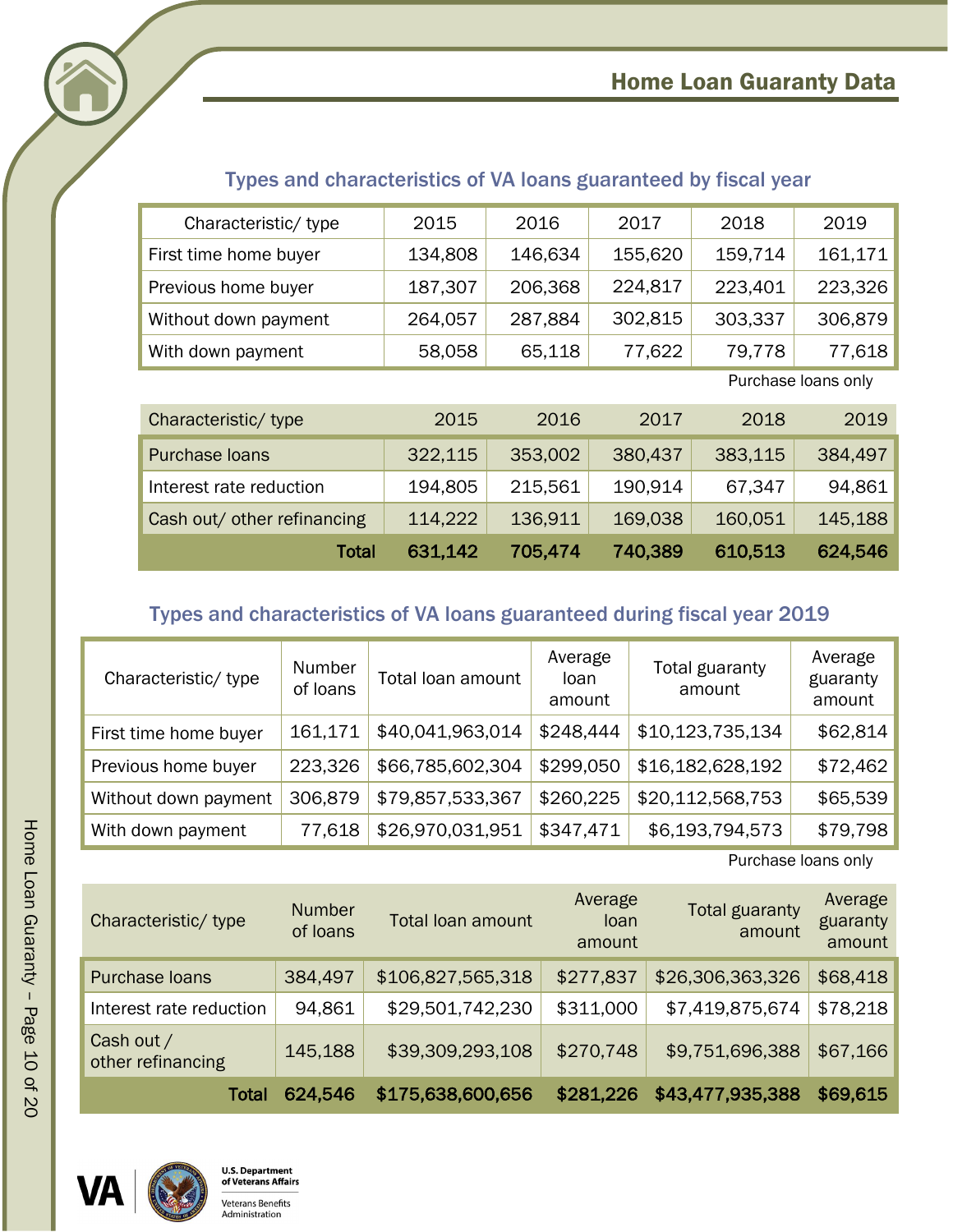<span id="page-10-0"></span>

Types and characteristics of VA loans guaranteed by fiscal year (data on preceding page)



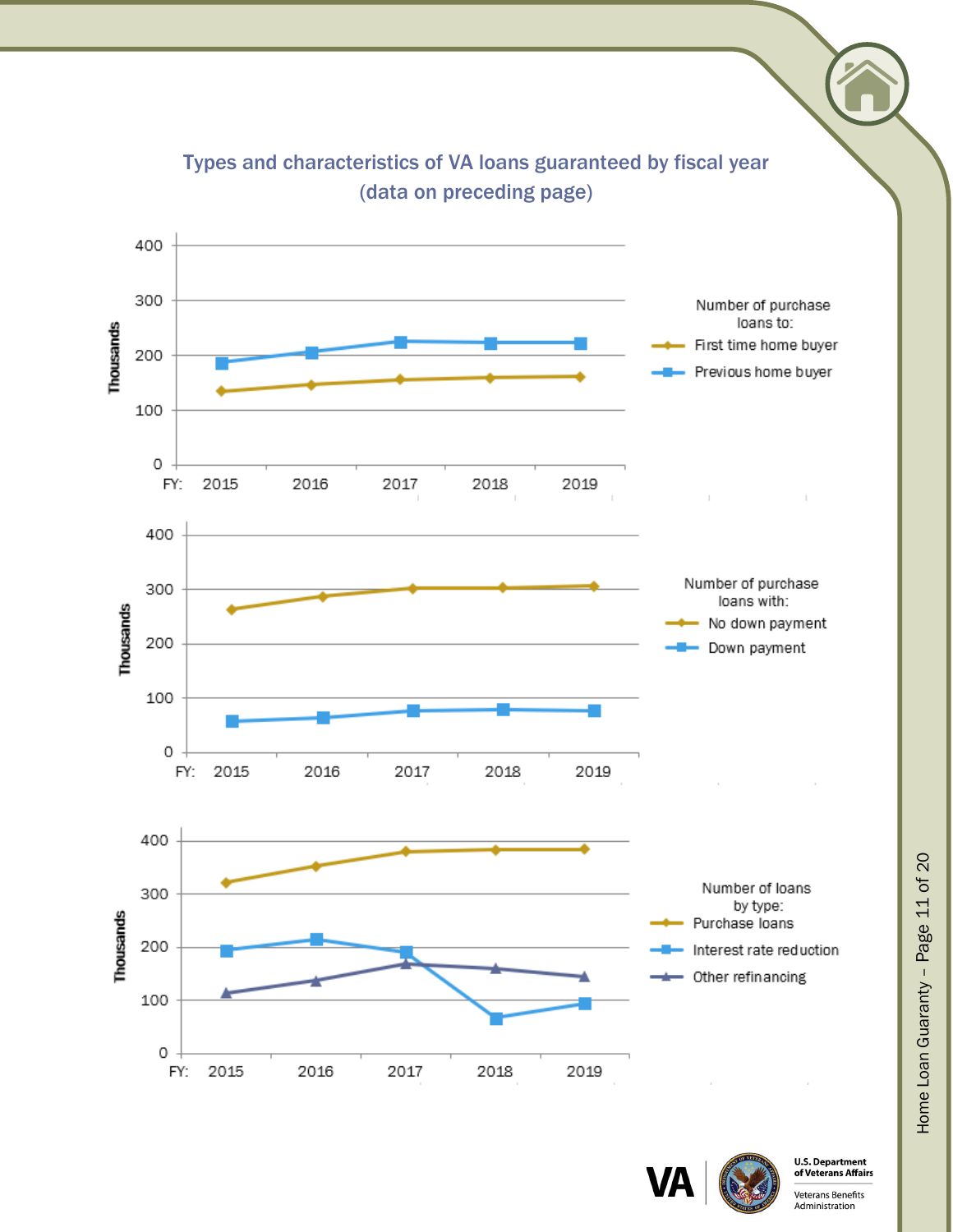#### <span id="page-11-0"></span>VA loans guaranteed by fiscal year and period of service/ entitlement

| Period of<br>service/<br>entitlement | 2015    | 2016    | 2017    | 2018    | 2019    |
|--------------------------------------|---------|---------|---------|---------|---------|
| World<br>War II                      | 562     | 492     | 421     | 253     | 135     |
| Post-<br>World War II                | 197     | 174     | 148     | 90      | 58      |
| <b>Korean Conflict</b>               | 1,135   | 1,059   | 992     | 647     | 455     |
| Post-<br>Korean Conflict             | 7,171   | 7,318   | 7,337   | 5,153   | 3,606   |
| <b>Vietnam Era</b>                   | 36,327  | 37,843  | 38,829  | 28,749  | 22,330  |
| Post-<br>Vietnam Era                 | 38,272  | 41,673  | 42,461  | 33,081  | 28,970  |
| <b>Gulf War Era</b>                  | 185,124 | 201,523 | 205,032 | 172,830 | 171,383 |
| Restored<br>entitlement              | 262,569 | 309,242 | 335,427 | 273,700 | 296,545 |
| <b>Service</b><br>personnel          | 84,501  | 88,295  | 90,804  | 80,241  | 85,813  |
| <b>Reservists</b>                    | 12,168  | 14,141  | 14,749  | 11,703  | 11,116  |
| Un-remarried<br>survivors            | 3,116   | 3,714   | 4,189   | 4,066   | 4,135   |
| Spouses of<br><b>POWs</b>            | N/A     | N/A     | N/A     | N/A     | N/A     |
| <b>Total</b>                         | 631,142 | 705,474 | 740,389 | 610,513 | 624,546 |

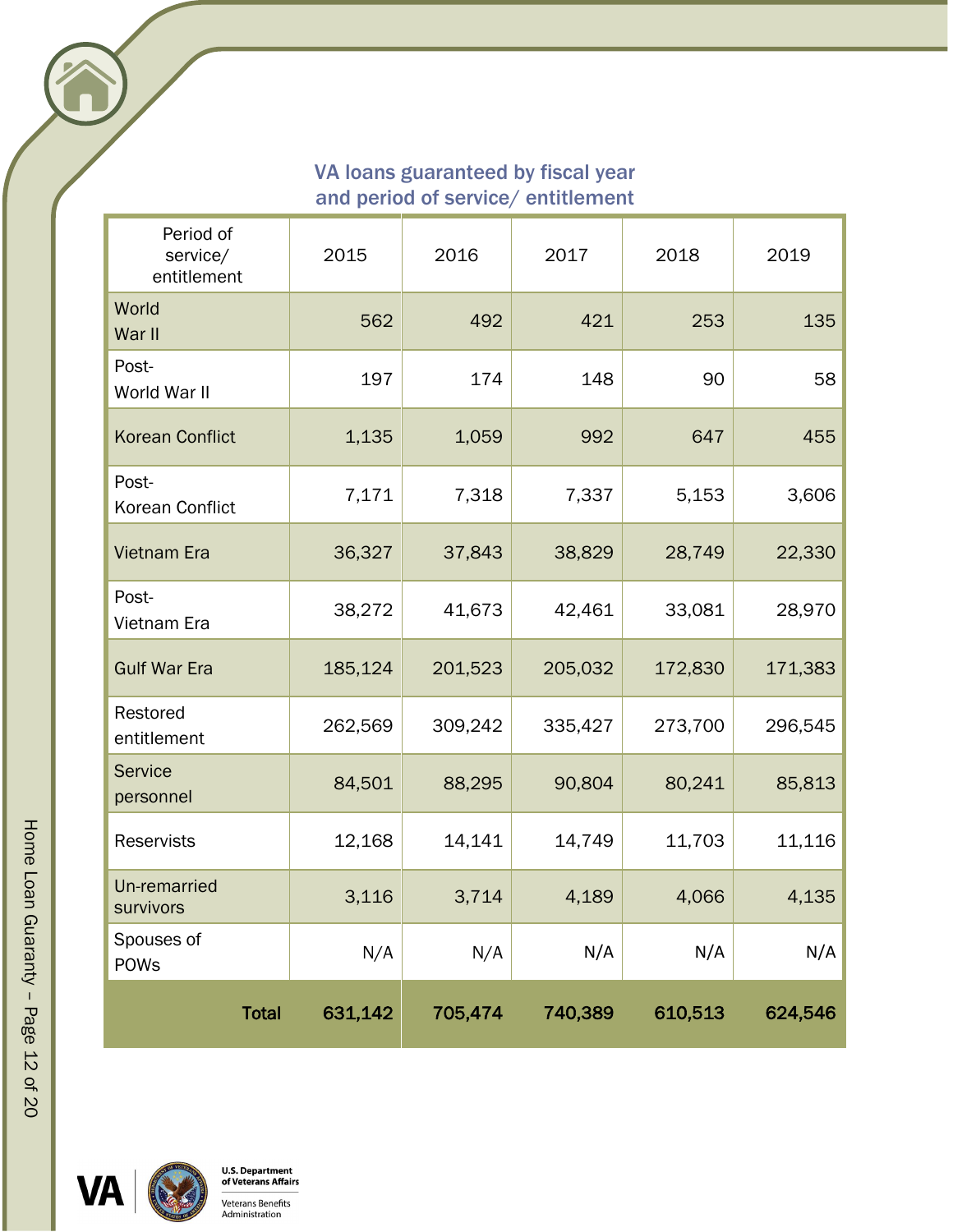# VA loans guaranteed during fiscal year 2019 by period of service/ entitlement

<span id="page-12-0"></span>

| Period of<br>service/<br>entitlement | Number<br>of loans | Percent <sup>1</sup><br>of total | <b>Total loan</b><br>amount | Average<br>loan<br>amount | Total guaranty<br>amount | Average<br>guaranty<br>amount |
|--------------------------------------|--------------------|----------------------------------|-----------------------------|---------------------------|--------------------------|-------------------------------|
| World<br>War II                      | 135                | < 0.1%                           | \$32,440,431                | \$240,299                 | \$8,279,351              | \$61,329                      |
| Post-World<br>War II                 | 58                 | < 0.1%                           | \$13,089,044                | \$225,673                 | \$3,300,662              | \$56,908                      |
| <b>Korean Conflict</b>               | 455                | 0.1%                             | \$97,087,032                | \$213,378                 | \$24,949,951             | \$54,835                      |
| Post-<br>Korean Conflict             | 3,606              | 0.6%                             | \$783,972,008               | \$217,408                 | \$200,886,777            | \$55,709                      |
| <b>Vietnam Era</b>                   | 22,330             | 3.6%                             | \$4,940,689,237             | \$221,258                 | \$1,261,268,138          | \$56,483                      |
| Post-<br>Vietnam Era                 | 28,970             | 4.6%                             | \$6,651,198,770             | \$229,589                 | \$1,686,681,017          | \$58,222                      |
| <b>Gulf War Era</b>                  | 171,383            | 27.4%                            | \$45,542,876,403            | \$265,737                 | \$11,325,685,081         | \$66,084                      |
| Restored<br>entitlement              | 296,545            | 47.5%                            | \$89,388,676,700            | \$301,434                 | \$21,973,570,803         | \$74,099                      |
| <b>Service</b><br>personnel          | 85,813             | 13.7%                            | \$24,419,155,609            | \$284,562                 | \$6,047,182,005          | \$70,469                      |
| Reservists                           | 11,116             | 1.8%                             | \$2,878,042,032             | \$258,910                 | \$718,097,543            | \$64,600                      |
| Un-remarried<br>survivors            | 4,135              | 0.7%                             | \$891,373,390               | \$215,568                 | \$228,034,061            | \$55,147                      |
| Spouses of<br><b>POWs</b>            | N/A                |                                  |                             |                           |                          |                               |
| <b>Total</b>                         | 624,546            | 100%                             | \$175,638,600,656           | \$281,226                 | \$43,477,935,388         | \$69,615                      |

<sup>1</sup> Percentages may not sum to Total due to rounding.





**Veterans Benefits** Administration

Home Loan Guaranty - Page 13 of 20 Home Loan Guaranty – Page 13 of 20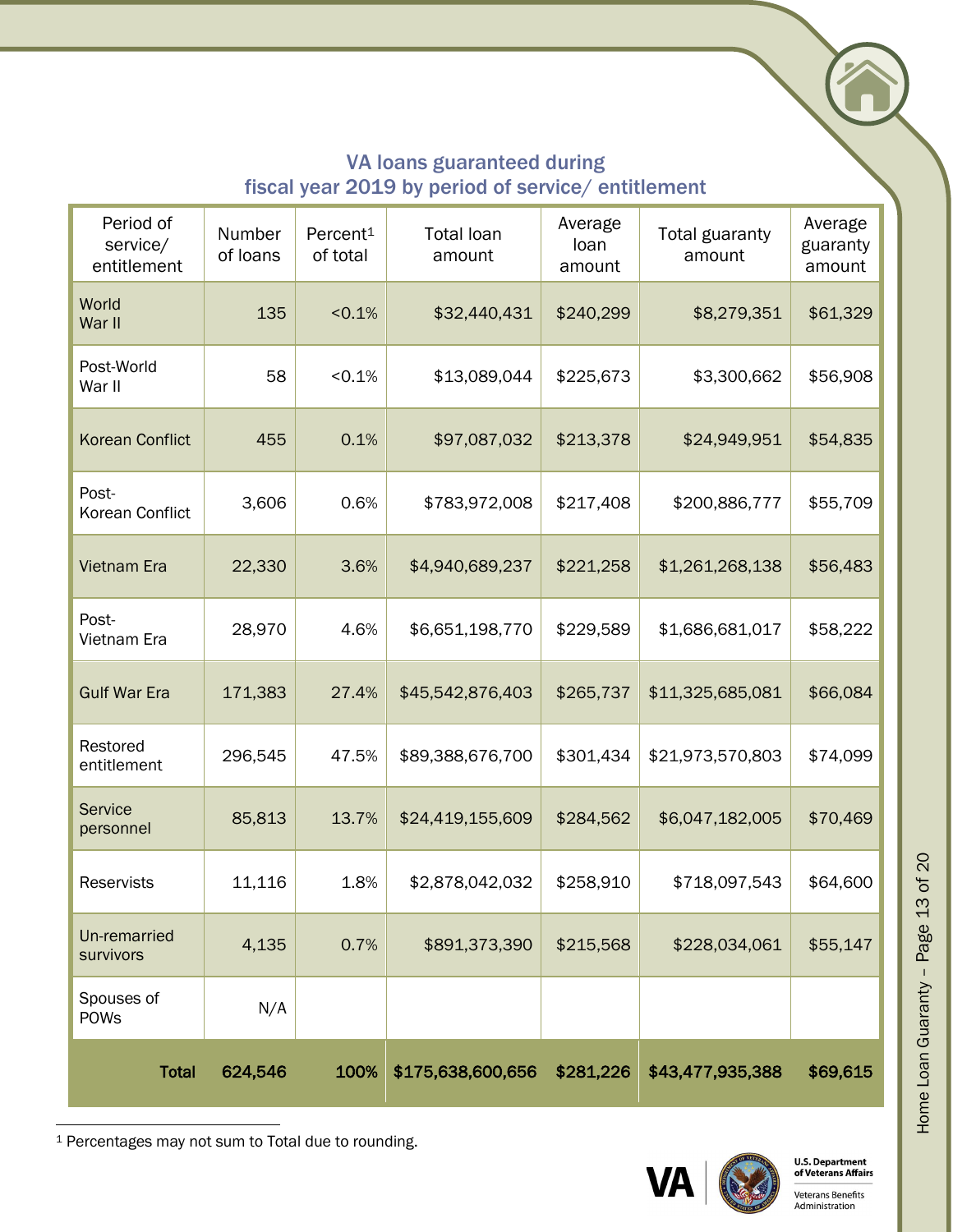<span id="page-13-0"></span>

| Age       | 2015    | 2016    | 2017    | 2018    | 20191   |
|-----------|---------|---------|---------|---------|---------|
| $18 - 25$ | 21,070  | 22,103  | 23,207  | 24,466  | 27,822  |
| $26 - 35$ | 145,353 | 157,784 | 162,979 | 143,400 | 150,916 |
| $36 - 45$ | 141,871 | 154,537 | 155,889 | 126,452 | 133,685 |
| $46 - 55$ | 127,691 | 145,191 | 153,717 | 120,085 | 119,394 |
| $56 - 65$ | 92,656  | 101,404 | 105,900 | 83,947  | 84,235  |
| $66 - 75$ | 83,477  | 101,462 | 112,439 | 89,741  | 84,960  |
| $76 - 80$ | 11,283  | 13,914  | 15,791  | 13,651  | 14,968  |
| Over 80   | 7,741   | 9,079   | 10,466  | 8,771   | 8,565   |
| Total     | 631,142 | 705,474 | 740,389 | 610,513 | 624,546 |

# <span id="page-13-2"></span>VA loans guaranteed by fiscal year and age

# VA loans guaranteed during fiscal year 2019[1](#page-13-2) by age

<span id="page-13-1"></span>

| Age          | Number<br>of Loans | Percent<br>of total | <b>Total loan</b><br>amount | Average<br>loan<br>amount | Total guaranty<br>amount | Average<br>guaranty<br>amount |
|--------------|--------------------|---------------------|-----------------------------|---------------------------|--------------------------|-------------------------------|
| $18 - 25$    | 27,822             | 4.5%                | \$6,069,367,491             | \$218,150                 | \$1,547,223,259          | \$55,612                      |
| $26 - 35$    | 150,916            | 24.2%               | \$41,467,925,576            | \$274,775                 | \$10,327,321,529         | \$68,431                      |
| $36 - 45$    | 133,685            | 21.4%               | \$42,584,147,258            | \$318,541                 | \$10,387,306,779         | \$77,700                      |
| $46 - 55$    | 119,394            | 19.1%               | \$36,661,860,993            | \$307,066                 | \$8,973,721,633          | \$75,161                      |
| $56 - 65$    | 84,235             | 13.5%               | \$22,316,152,674            | \$264,927                 | \$5,558,281,583          | \$65,985                      |
| $66 - 75$    | 84,960             | 13.6%               | \$20,801,125,502            | \$244,834                 | \$5,238,044,143          | \$61,653                      |
| $76 - 80$    | 14,968             | 2.4%                | \$3,639,577,159             | \$243,157                 | \$918,314,626            | \$61,352                      |
| Over 80      | 8,565              | 1.4%                | \$2,097,945,026             | \$244,944                 | \$527,597,092            | \$61,599                      |
| <b>Total</b> | 624,546            | 100.0%              | \$175,638,600,656           | \$281,226                 | \$43,477,935,388         | \$69,615                      |





<sup>1</sup> Total includes 1 Veteran and \$ 498,977 in loan with no age indicated in the record.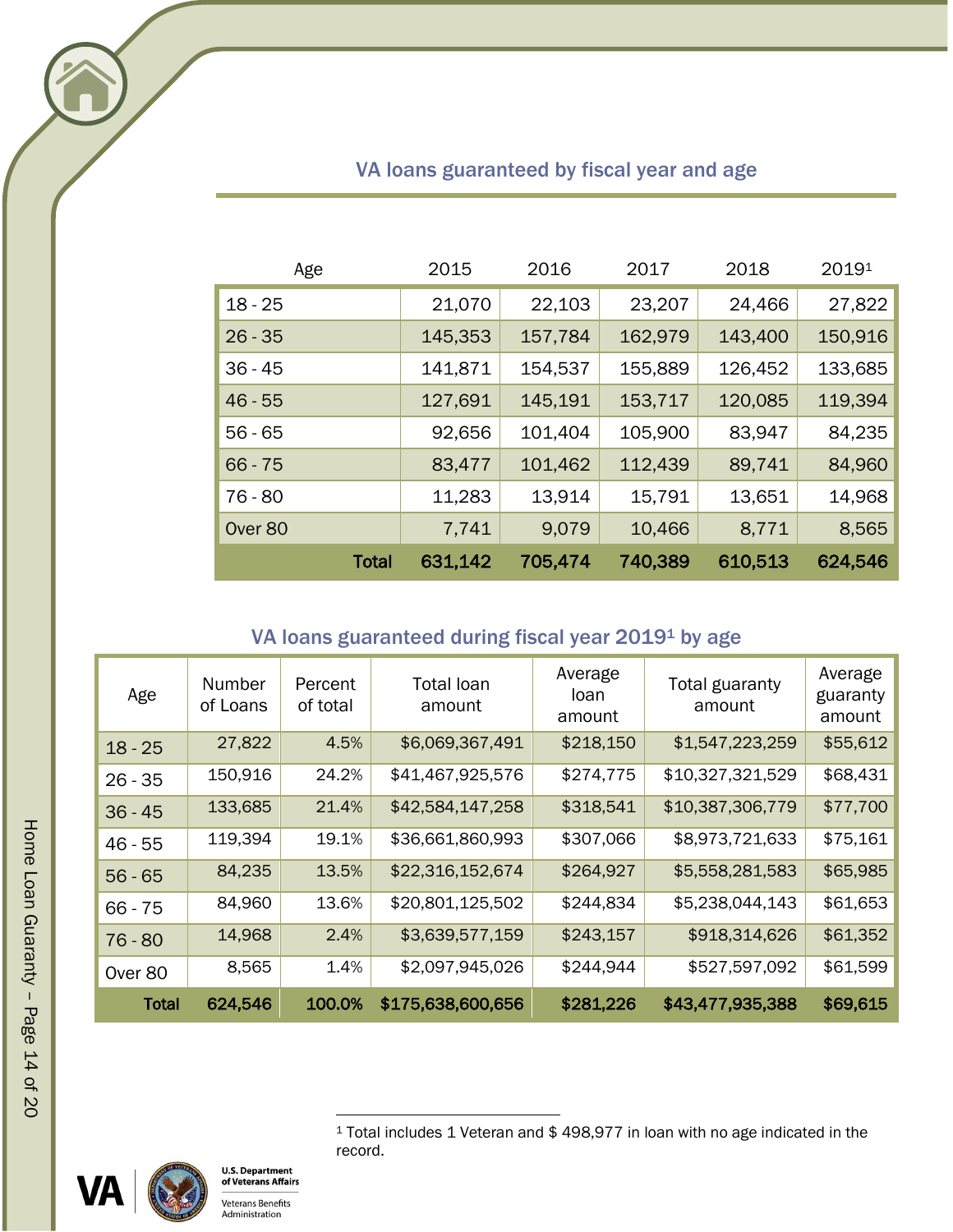<span id="page-14-0"></span>

| Age          | 2015  | 2016  | 2017  | 2018  | 2019   |
|--------------|-------|-------|-------|-------|--------|
| $18 - 25$    | 3.3%  | 3.1%  | 3.1%  | 4.0%  | 4.5%   |
| $26 - 35$    | 23.0% | 22.4% | 22.0% | 23.5% | 24.2%  |
| $36 - 45$    | 22.5% | 21.9% | 21.1% | 20.7% | 21.4%  |
| $46 - 55$    | 20.2% | 20.6% | 20.8% | 19.7% | 19.1%  |
| $56 - 65$    | 14.7% | 14.4% | 14.3% | 13.8% | 13.5%  |
| $66 - 75$    | 13.2% | 14.4% | 15.2% | 14.7% | 13.6%  |
| $76 - 80$    | 1.8%  | 2.0%  | 2.1%  | 2.2%  | 2.4%   |
| Over 80      | 1.2%  | 1.3%  | 1.4%  | 1.4%  | 1.4%   |
| <b>Total</b> | 100%  | 100%  | 100%  | 100%  | 100.0% |

## Percentage of VA loans guaranteed by fiscal year and age

VA loans guaranteed during fiscal year 2019 by age

<span id="page-14-1"></span>



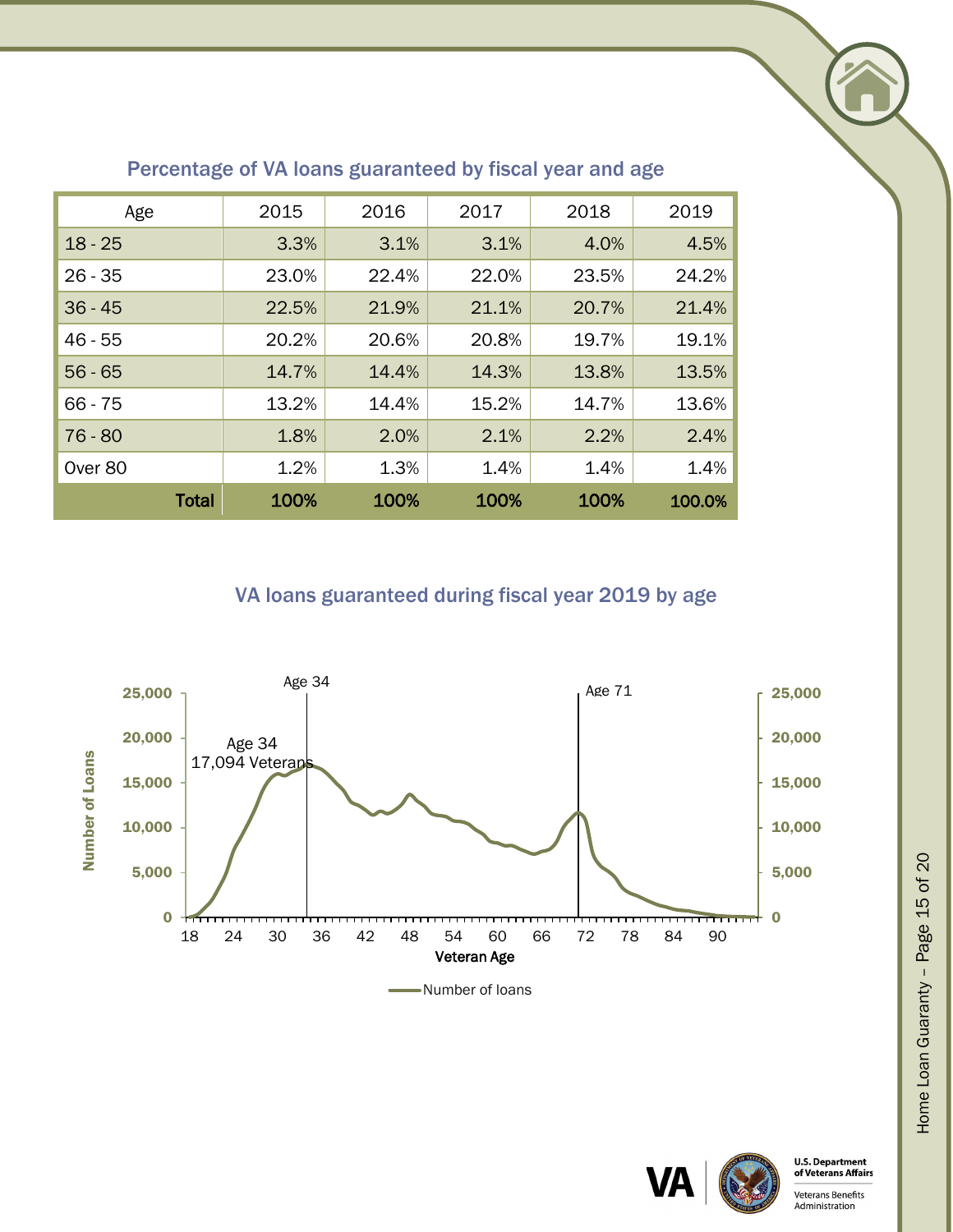<span id="page-15-0"></span>

| Income               | Number<br>of loans | Total loan<br>amount | Average<br>loan<br>amount | Total guaranty<br>amount | Average<br>guaranty<br>amount |
|----------------------|--------------------|----------------------|---------------------------|--------------------------|-------------------------------|
| Less than \$25,000   | 2,179              | \$212,584,577        | \$97,561                  | \$71,428,257             | \$32,780                      |
| \$25,000 to \$34,999 | 9,286              | \$1,210,217,581      | \$130,327                 | \$349,992,151            | \$37,690                      |
| \$35,000 to \$44,999 | 25,659             | \$4,164,742,523      | \$162,311                 | \$1,108,748,583          | \$43,211                      |
| \$45,000 to \$54,999 | 43,665             | \$8,352,932,042      | \$191,296                 | \$2,143,368,376          | \$49,087                      |
| \$55,000 to \$64,999 | 49,423             | \$10,808,670,938     | \$218,697                 | \$2,733,401,985          | \$55,306                      |
| \$65,000 to \$74,999 | 45,699             | \$11,234,436,236     | \$245,835                 | \$2,816,194,231          | \$61,625                      |
| \$75,000 and over    | 208,586            | \$70,843,981,421     | \$339,639                 | \$17,083,229,743         | \$81,900                      |
| Total                | 624,546            | \$175,638,600,656    | \$281,226                 | \$43,477,935,388         | \$69,615                      |

# VA loans guaranteed during fiscal year 2019 by Veteran participant annual income

Purchase loans only

# <span id="page-15-1"></span>Veteran participant income and asset information

| Average income | \$90,156 |
|----------------|----------|
| Median income  | \$78,864 |
| Median assets  | \$10,373 |



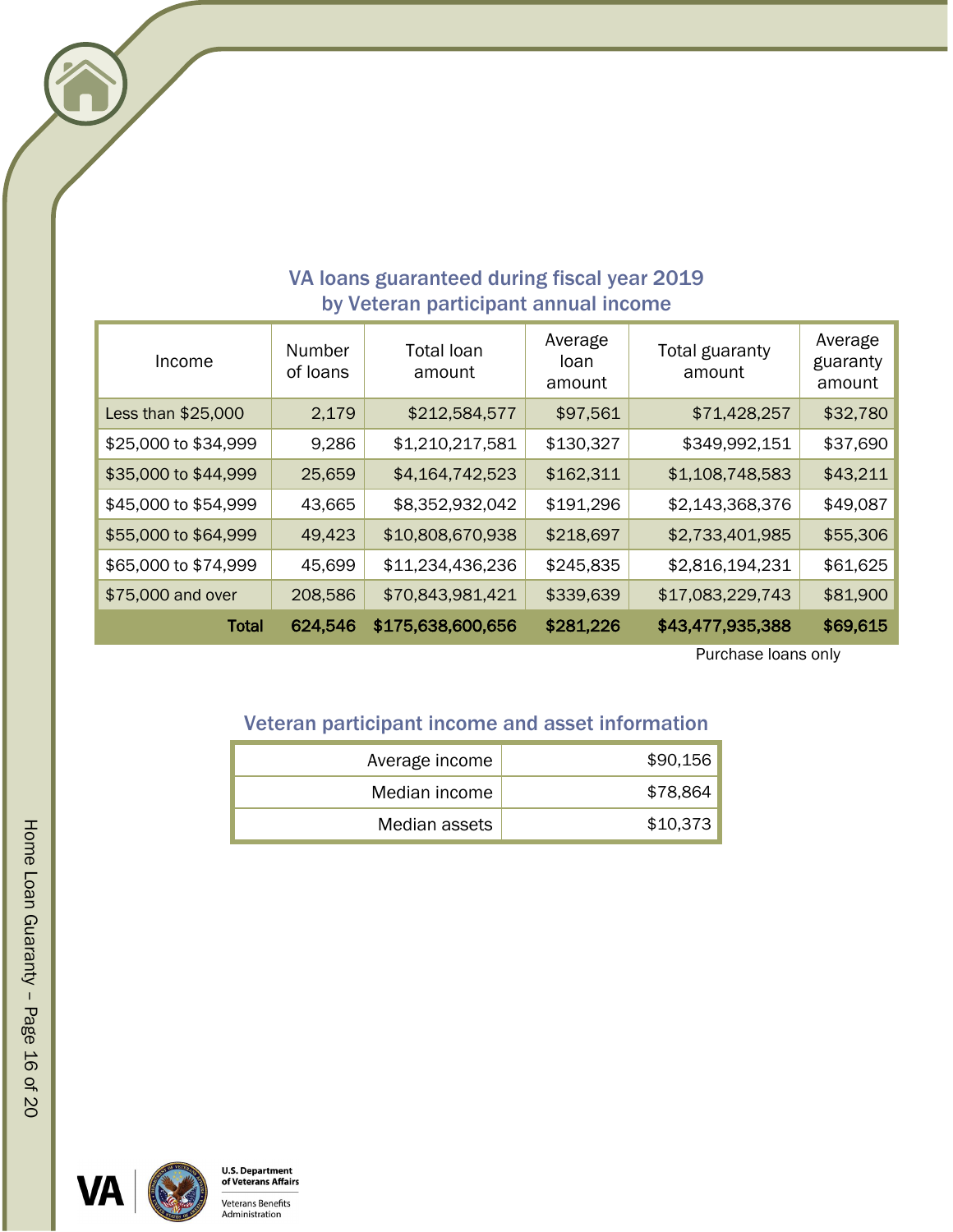

<span id="page-16-0"></span>

| Race                                           | 2015    | 2016    | 2017    | 2018    | 2019    |
|------------------------------------------------|---------|---------|---------|---------|---------|
| White                                          | 439,680 | 484,165 | 504,436 | 406,379 | 409,480 |
| Black/<br>African American                     | 67,939  | 79,974  | 86,539  | 73,369  | 76,905  |
| <b>Hispanic</b>                                | 50,338  | 57,223  | 61,335  | 50,802  | 53,043  |
| Asian/<br>Pacific Islander/<br>Native Hawaiian | 18,740  | 21,888  | 23,433  | 19,435  | 19,532  |
| American Indian/<br><b>Alaskan Native</b>      | 51,948  | 60,313  | 62,957  | 59,873  | 64,846  |

# Number of VA loans guaranteed by fiscal year and race

# VA loans guaranteed during fiscal year 2019 by race

<span id="page-16-1"></span>

| Race                                           | Number<br>of loans | Percent<br>of total | Total loan amount | Average<br>loan<br>amount | Total guaranty<br>amount | Average<br>guaranty<br>amount |
|------------------------------------------------|--------------------|---------------------|-------------------|---------------------------|--------------------------|-------------------------------|
| White                                          | 409,480            | 65.6%               | \$113,225,494,101 | \$276,510                 | \$28,005,128,727         | \$68,392                      |
| Black/<br>African American                     | 76,905             | 12.3%               | \$21,180,495,855  | \$275,411                 | \$5,275,328,017          | \$68,595                      |
| Hispanic                                       | 53,043             | 8.5%                | \$15,614,157,938  | \$294,368                 | \$3,867,480,867          | \$72,912                      |
| Asian/<br>Pacific Islander/<br>Native Hawaiian | 19,532             | 3.1%                | \$6,695,449,104   | \$342,794                 | \$1,639,500,824          | \$83,939                      |
| American Indian/<br><b>Alaskan Native</b>      | 64,846             | 10.4%               | \$18,724,303,566  | \$288,750                 | \$4,641,443,724          | \$71,576                      |
| Unknown                                        | 740                | 0.1%                | \$198,700,092     | \$268,514                 | \$49,053,230             | \$66,288                      |



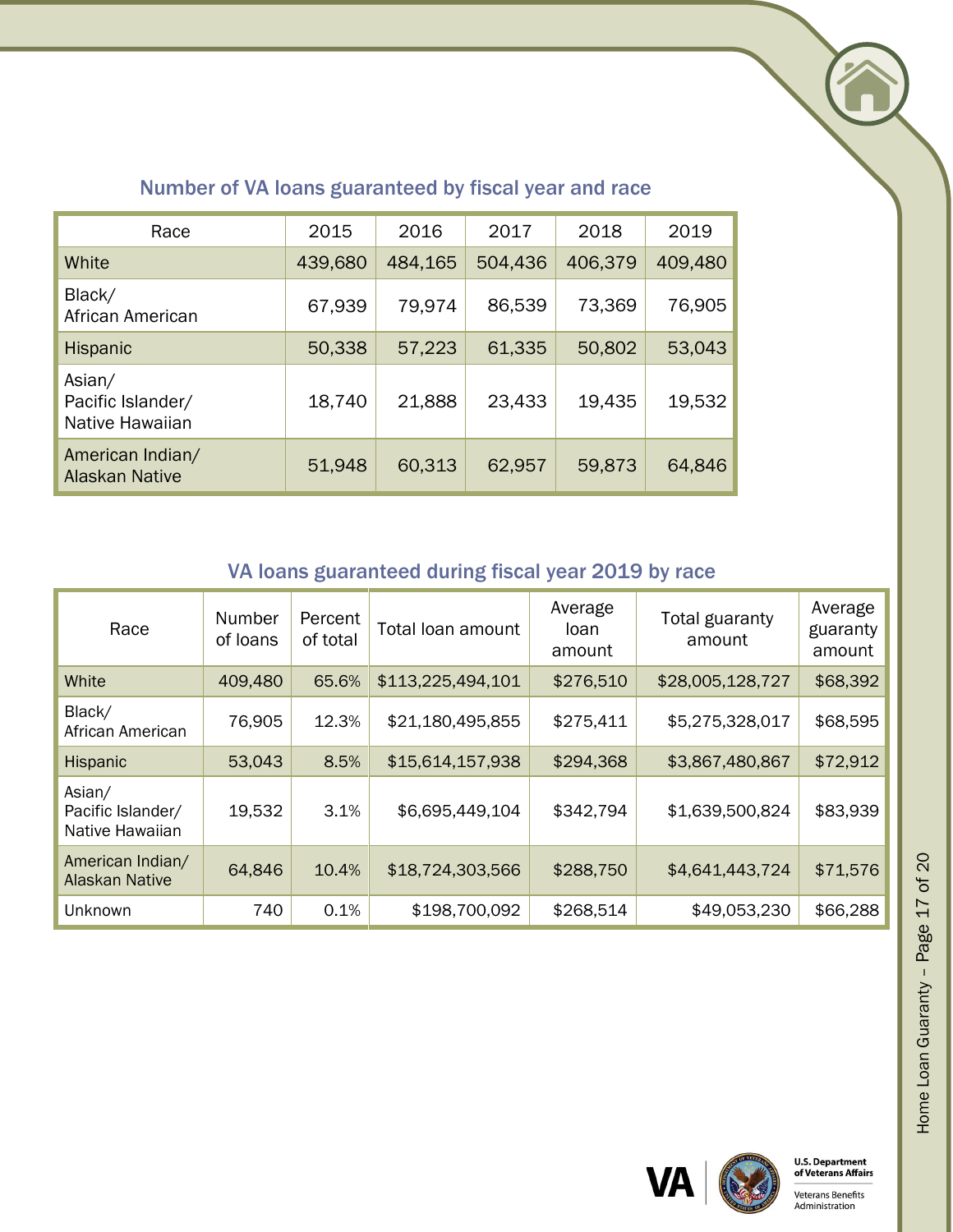

# VA loans guaranteed by fiscal year and gender

<span id="page-17-0"></span>

| Gender       | 2015 | 2016    | 2017    | 2018    | 2019    |
|--------------|------|---------|---------|---------|---------|
| Male         | N/A  | 629,954 | 658,622 | 539,368 | 548,851 |
| Female       | N/A  | 75,520  | 81,767  | 71,145  | 75,695  |
| <b>Total</b> | N/A  | 705,474 | 740,389 | 610,513 | 624,546 |

## VA loans guaranteed during fiscal year 2019 by gender

<span id="page-17-1"></span>

| Gender       | Number<br>of Loans | Percent<br>of total | Total loan<br>amount | Average<br>loan<br>amount | Total guaranty<br>amount | Average<br>guaranty<br>amount |
|--------------|--------------------|---------------------|----------------------|---------------------------|--------------------------|-------------------------------|
| Male         | 548,851            | 87.9%               | \$154,615,255,523    | \$281,707                 | \$38,253,804,066         | \$69,698                      |
| Female       | 75,695             | 12.1%               | \$21,023,345,133     | \$277,738                 | \$5,224,131,322          | \$69,016                      |
| <b>Total</b> | 624,546            | 100.0%              | \$175,638,600,656    | \$281,226                 | \$43,477,935,388         | \$69,615                      |

# SAH and NADL Program Data

# Specially adapted housing grants and direct loans during fiscal year 2019 by program

<span id="page-17-4"></span><span id="page-17-3"></span><span id="page-17-2"></span>

| Number or amount of loan or grant | Specially<br>adapted housing<br>grants <sup>1</sup> | Special housing<br>adaptation<br>grants | Direct loans to<br><b>Native</b><br>Americans |
|-----------------------------------|-----------------------------------------------------|-----------------------------------------|-----------------------------------------------|
| Number of grants / loans          | 2,055                                               | 215                                     | <b>20</b>                                     |
| Amount of grants / loans          | \$118,054,393                                       | \$2,814,001                             | \$5,504,747                                   |





<sup>1</sup> Grants, not to exceed the maximum amounts, can be used up to three times.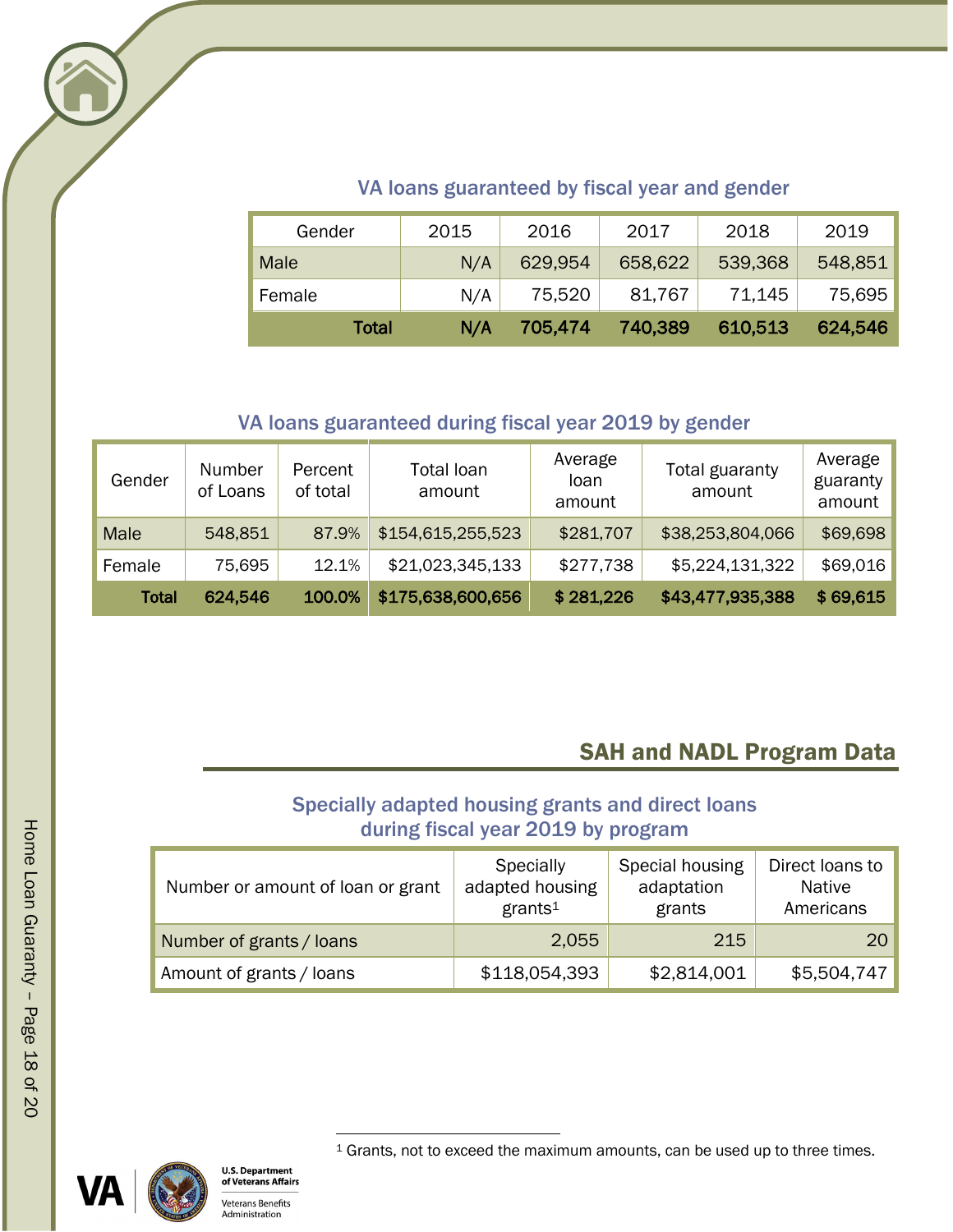# <span id="page-18-0"></span>Loan Administration Data

Loan Administration helps to ensure that Veterans who have VA-guaranteed loans receive assistance during times of financial hardship. VA provides this assistance through oversight of mortgage loan servicers to ensure they offer options for home retention and alternatives to foreclosure.

# <span id="page-18-1"></span>Number of borrowers saved from foreclosure

101,980

<span id="page-18-2"></span>

| Action                              | 2016            | 2017            | 2018             | 2019               |
|-------------------------------------|-----------------|-----------------|------------------|--------------------|
| Borrowers saved<br>from foreclosure | 97,368          | 96,139          | 104,752          | 101,980            |
| Potential claim<br>savings          | \$3,082,674,193 | \$2,757,896,777 | \$2,661,555,870  | \$2,627,518,596.57 |
| <b>Foreclosures</b><br>completed    | 18,519          | 16,626          | 14,836           | 14,655             |
| Claim<br>payments                   | \$742,576,524   | \$856,964,525   | \$699,755,664.89 | \$527,088,338      |

#### Loan administration actions by fiscal year

#### <span id="page-18-3"></span>Loan administration actions in fiscal year 2019

| Action                              | Number/Amount   |  |
|-------------------------------------|-----------------|--|
| Borrower contact                    | 276,004         |  |
| Servicer contact                    | 215,794         |  |
| Potential claim savings             | \$2,627,518,597 |  |
| Default resolution rate (percent)   | 87.44%          |  |
| Defaults reported                   | 108,528         |  |
| Foreclosures completed <sup>1</sup> | 14,655          |  |
| Borrowers saved from foreclosure    | 101,980         |  |

<sup>1</sup> Foreclosures completed can include prior year defaults as foreclosure processing timeframes vary by states.